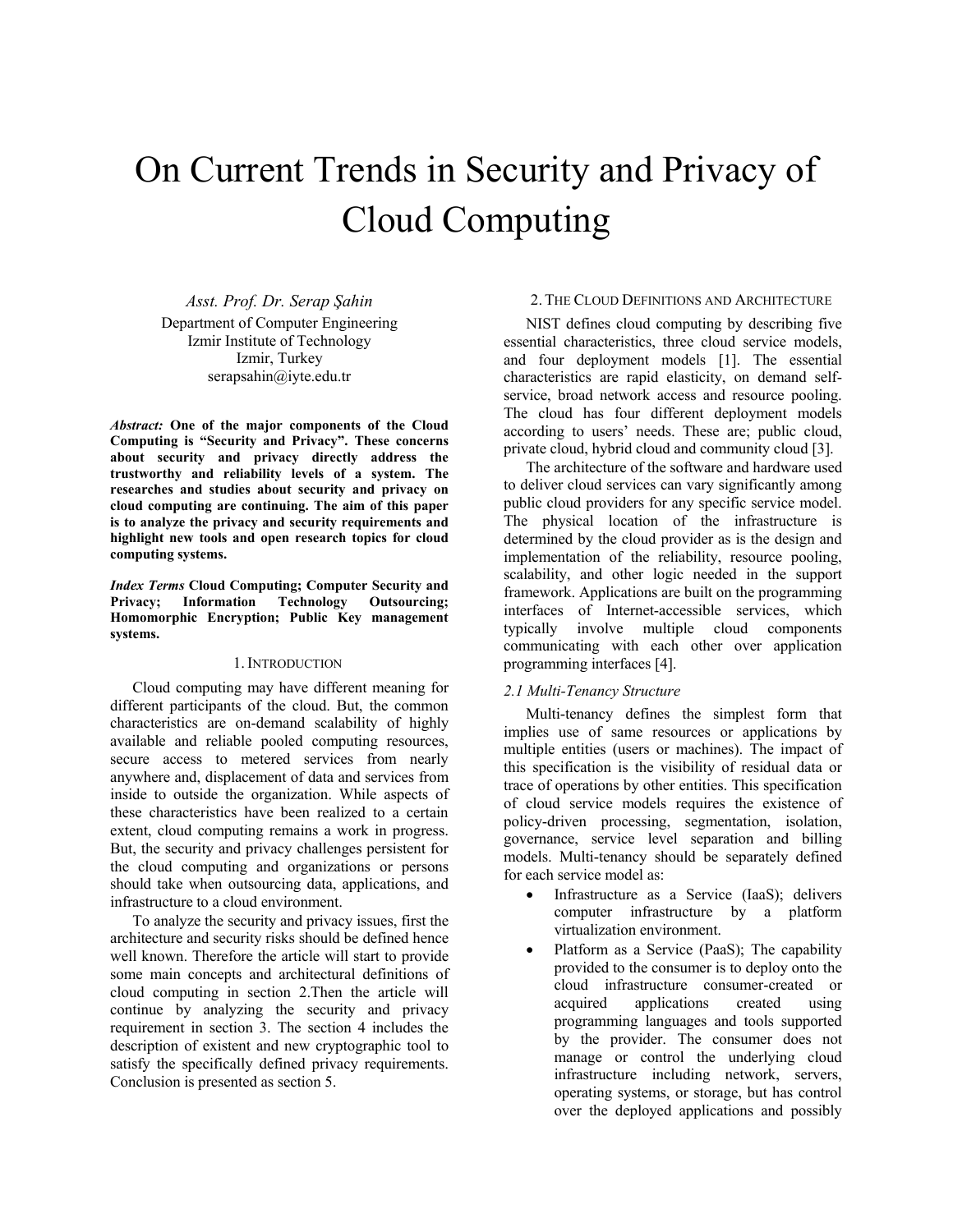application hosting environment configurations.

• Software as a Service (SaaS); also called as "on demand software". In this model software and its associated data are kept centrally, generally on the internet based cloud. Generally, entities can access them by using a thin client and its web browser which is connected to the internet.

There are important relationships and dependencies between cloud computing models and security risks. The platforms are built on as a stack on each other.

Before to start analyzing of security and privacy problems of Cloud computing, some of the major players should also be defined with their roles and boundaries therein:

- Cloud Provider: Person, organization or entity responsible for making a service available to service consumers. Cloud providers should protect the assured, proper, and consistent collection, processing, communication, use and disposition of personal information (PI) and personally identifiable information (PII) in the cloud [6]. A Cloud Provider's activities can be described in five major areas as service deployment, service orchestration, cloud service management, security, and privacy.
- x Cloud Auditor: A party that can conduct independent assessment of cloud services, information system operations, performance and security of the cloud implementation. A cloud auditor can independently evaluate the services provided by a cloud provider in terms of security controls, privacy impact, performance, etc. The auditor may ensure that fixed content has not been modified and that the legal and business data archival requirements have been satisfied.

## 3. ANALYZING CLOUD SECURITY RISKS AND **REQUIREMENTS**

The information security means protecting information and information systems from unauthorized access, use, disclosure, disruption, modification and/or destruction. To provide these requirements the necessary security functions are integrity, confidentiality and, availability. Information privacy is the assured, proper, and consistent collection, processing, communication, use and disposition of disposition of personal information (PI) and personally-identifiable information (PII) throughout its life cycle. And, some aspects of privacy are closely related to the aforementioned objectives of security.

# *3.1 Security and Privacy Analysis of Cloud*

The sections below highlight five main privacy and security-related issues that are believed to have long-term significance for public cloud computing and, in many cases, for other cloud computing service models [4].

*#1: Governance* implies control and oversight by the organization over policies, procedures, and standards for application development and information technology service acquisition, as well as the design, implementation, testing, use, and monitoring of deployed or engaged services. With the wide availability of cloud computing services, lack of organizational controls over employees engaging such services arbitrarily can be a source of problems [5]. To solve it; audit mechanisms and tools should ensure organizational practices.

*#2: Compliance* refers to an organizations' responsibility to operate. Various types of security and privacy laws and regulations exist within different countries at the national, state, and local levels, making compliance a potentially complicated issue for cloud computing.

- *Data Location* is one of the most common compliance issues facing an organization is data location [6, 7,8]. A characteristic of many cloud computing services is that data is stored redundantly in multiple physical locations and detailed information about the location of an organization's data is unavailable or not disclosed to the service consumer.
- **•** *Electronic* **Discovery**; involves the identification, collection, processing, analysis, and production of Electronically Stored Information (ESI) in the discovery phase of litigation [9]. ESI includes not only electronic mail, attachments, and other data objects stored on a computer system or storage media, but also any associated metadata, such as dates of object creation or modification, and non-rendered file content. The cloud provider's electronic discovery capabilities and processes must not compromise the privacy or security of the data and applications of the organization in satisfying the discovery obligations of other cloud consumers, and vice versa.

*#3: Trust*- By the using of cloud computing, organizations lost their direct control over many aspects of security and privacy, and should have a high level of trust to the cloud provider.

*Insider Access* This can be done by cloud provider and additionally by sub constructors, and also potentially to other customers using the service, thereby increasing the risk.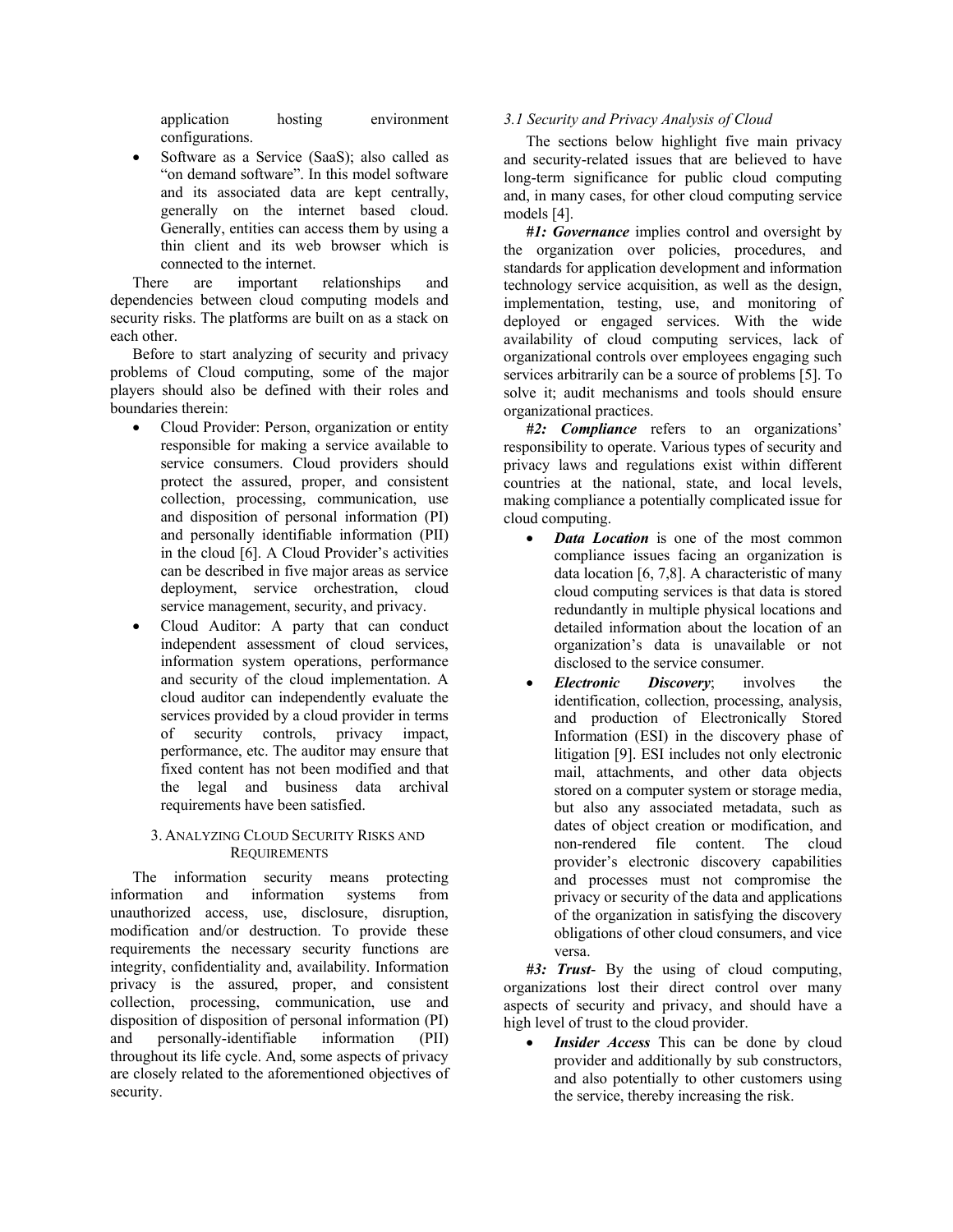- x *Data Ownership:* The organization's ownership rights over the data must be firmly established in the service contract to enable a basis for trust and privacy of data. [4] Ideally, the cloud provider acquires no rights or licenses to use the organization's data for its own purposes or due to security of data [10].
- x *Visibility:* Continuous monitoring of information security requires maintaining ongoing awareness of security controls, vulnerabilities, and threats to support risk management decisions [11]. To fulfill the obligations of continuous monitoring, the organization is dependent on the cloud provider. Ideally, the consumer would have control over aspects of the means of visibility to accommodate its needs, such as the threshold for alerts and notifications, and the level of detail and schedule of reports [4].
- Ancillary Data: While the focus of attention in cloud computing is mainly on protecting application data, cloud providers also hold significant details about the accounts of cloud consumers that could be compromised and used in subsequent attacks.

*#4-Identity and Access Management:* Data sensitivity and privacy of information have become increasingly an area of concern for organizations. Today, Identity Federation [4] allows the organization and cloud provider to trust and share digital identities and attributes across both domains, and to provide a means for single sign-on (SSO). Clear separation of the managed identities of the cloud consumer from those of the cloud provider must also be ensured to protect the consumer's resources from providerauthenticated entities and vice versa. Identity Federation can be accomplished by Security Assertion Markup Language (SAML) [13] and OpenID [14].

Their workflows involve a web user interacting through a browser with two web based service providers, one of which acts as the identity provider. A user requesting service S at service provider (SP) site is redirected to identity provider (IdP) with an authentication request. The request also includes a callback URL to be used by IdP to redirect the user back to SP. After authenticating the user as Q, IdP redirects user back to SP site with an authentication response containing a signed token asserting the identity Q. SP then validates the token and identifies the user as Q. Identification process continues on a secure SSL/TLS channels with server authentication. This generic workflow can be used to describe both OpenID SSO protocol as well the "SP initiated SSO" of SAML 2.0.

• *Authentication:* A growing number of cloud providers support the SAML standard and use

it to administer users and authenticate them before providing access to applications and data.

• *Access Control:* SAML alone is not sufficient to provide cloud-based identity and access management services. The capability to adapt cloud consumer privileges and maintain control over access to resources is also needed. As part of identity management, standards like the eXtensible Access Control Markup Language (XACML) can be used by a cloud provider to control access to cloud resources. The XACML standard defines an XML-based language for stating policy and forming access control decisions. XACML focuses on the mechanism for arriving at authorization decisions, which complements SAML's focus on the means for transferring authentication and authorization decisions between cooperating entities [15].

*#5 Data Protection*: Organizations have already been placing sensitive and regulated data into a public cloud, therefore, they must account the means by which access to the data is controlled and the data is kept secure. Similar concerns exist for data migrated within or between clouds. Data must be secured while at rest, in transit, and in use, and access to the data must be controlled. While access controls are one of the means to keep data away from unauthorized users; encryption is another. Access controls are typically identity-based, which makes authentication of the user's identity an important issue in cloud computing. Lacking physical control over the storage of information, the encryption is the only way to ensure that it is truly protected.

Standards for communications protocols and public key certificates allow data transfers to be protected using cryptography and can usually be implemented with equal effort in SaaS, PaaS, and IaaS environments [16]. Protecting data while in use is an emerging area of cryptography with little practical results to offer, leaving trust mechanisms as the main safeguard.

The security of a system employing cryptography depends on the proper control of central keys and key management components. Currently, the responsibility for cryptographic key management falls mainly on the cloud consumer. Key generation and storage is usually performed outside the cloud using hardware security modules, which do not scale well to the cloud paradigm. NIST's Cryptographic Key Management Project is identifying scalable and usable cryptographic key management and exchange strategies for use by governments, which could help to alleviate the problem eventually [2].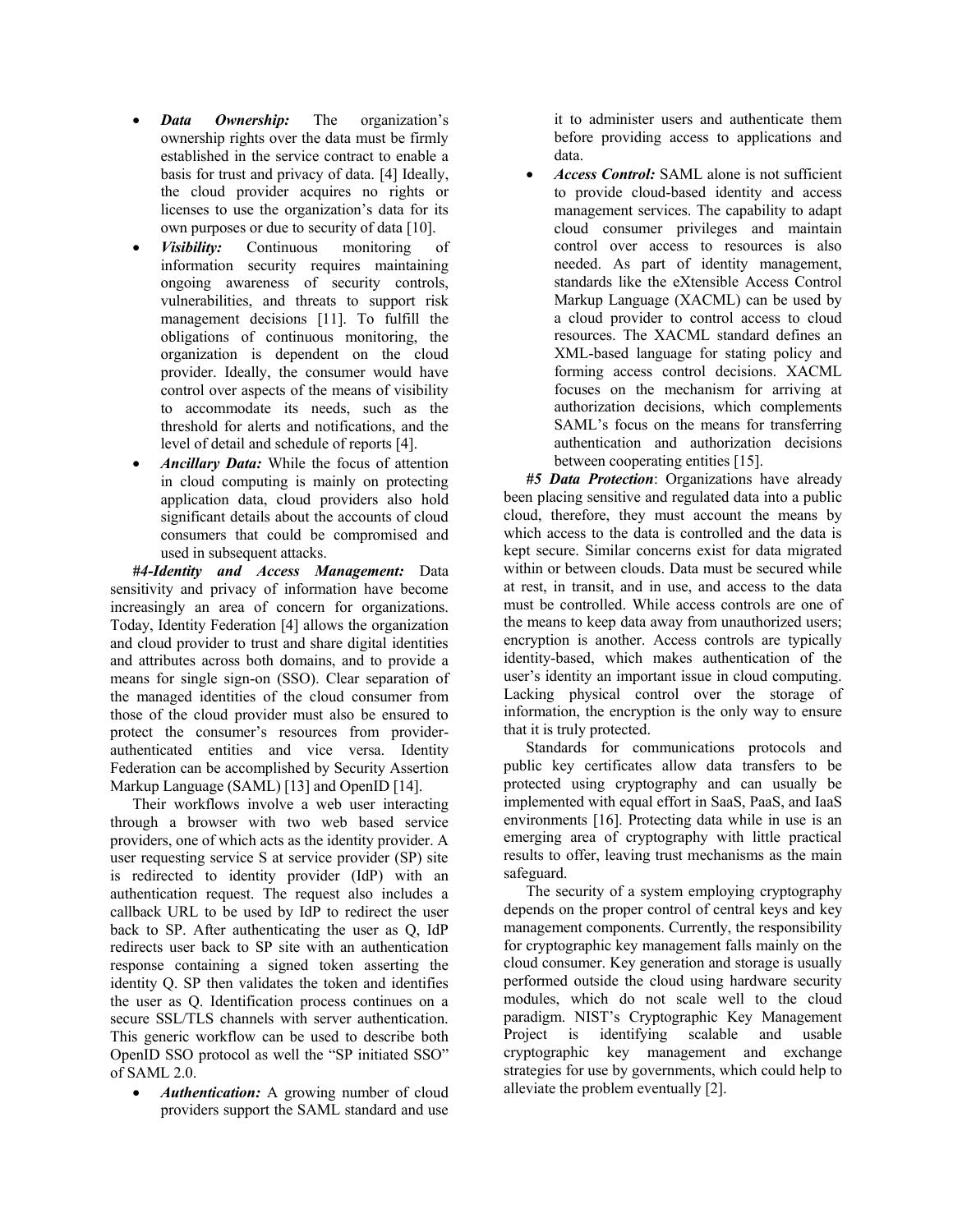Before proceeding in cloud environments where the cloud provider provides facilities for key management, the organization must fully understand and weigh the risks involved in the processes defined by the cloud provider for the key management lifecycle [12]. Cryptographic operations performed in the cloud become part of the key management process and, therefore, should be managed and audited by the organization.

The data sanitization practices that a cloud provider implements have obvious implications for security. Sanitization involves the expunging of data from storage media by overwriting, degaussing, or other means, or the destruction of the media itself, to prevent unauthorized disclosure of information. Data sanitization also applies to backup copies made for recovery and restoration of service and residual data remaining upon termination of service [4].

### 4.CLOUD COMPUTING PRIVACY SOLUTION

Homomorphic encryption is one of the most exciting new research topics in cryptography, which promises to make cloud computing perfectly secure. With it, a Web user would send encrypted data to a server in the cloud, which would process it without decrypting it and send it back a still-encrypted result.

Suppose, for instance, that the task you've outsourced to the cloud is to search a huge encrypted database for the handful of records that match an encrypted search term. Homomorphic encryption ensures that the server has no idea what the search term is or which records match it. As a consequence, however, it has no choice but to send back information on every record in the database. The user's computer can decrypt that information to see which records matched and which didn't, but then it's assuming much of the computational burden that it was trying to offload to the cloud in the first place.

For example, some specific data would like to be searched on an encrypted data base and no one should know that which data is questioned. Give Homomorphic encryption a chance such as like this:

- x You should have an authorized person to access the data base, therefore you should have correct keys to encrypt/decrypt the data.
- Encrypt the searching data terms and upload them to search engine of cloud service provider-SP.
- SP leaves them encrypted,
- SP searches for them directly in the stillencrypted database, and
- Get the same encrypted results thus.

If SP perform calculations directly on encrypted data, yet get the same results that consumer get from the unencrypted data, so both parties win enormously from a security and privacy point of view.

In this process, SP doesn't need any decryption keys, so the consumer no longer has to trust Cloud Providers as not to lose, not steal or not to sell customer data. In this solution, customer still has to trust cloud provider to give the correct results, but that is a completely different issue from privacy. This is related to correctness and completeness issue. The relevant references concerning Homomorphic encryption have been provided in References.

#### 5.CONCLUSION

Threats to network and computing infrastructures continue to increase each year and have a tendency of becoming more sophisticated than ever. Having to share an infrastructure with unknown outside parties can be a major drawback for some applications and require a high level of assurance pertaining to the strength of the security mechanisms used for logical separation.

The main solution; which outlines of security and privacy problems, can be summarized as follows:

- The underlying architecture along with the technologies on each and every level of cloud should be understood well to create a sufficient solution for the problems defined above.
- Trust, as one of the main participant, ensures that (i) the service arrangements have sufficient means to allow visibility into the security and privacy controls, (ii) processes employed by the cloud provider are the ones that were promised to be and, (iii) positive performance of the processes against time.
- Solution systems should establish clear  $\&$ mutually exclusive ownership rights over data.
- Identity and Access Management should ensure secure authentication, authorization, and other identity and access management functions, and thus are suitable for the organization.
- To satisfy Data Protection requirements; as mentioned in section 3 #5 and section 4 about new developments on cryptography, should be evaluated. But there are already open problems about data while at rest, in transit, and in use, and in sanitization of it.
- Fully understand and weigh the risks involved in cryptographic key management with the facilities available in the cloud environment.

Cryptography, key management, identity and access managements are the main tools for the security